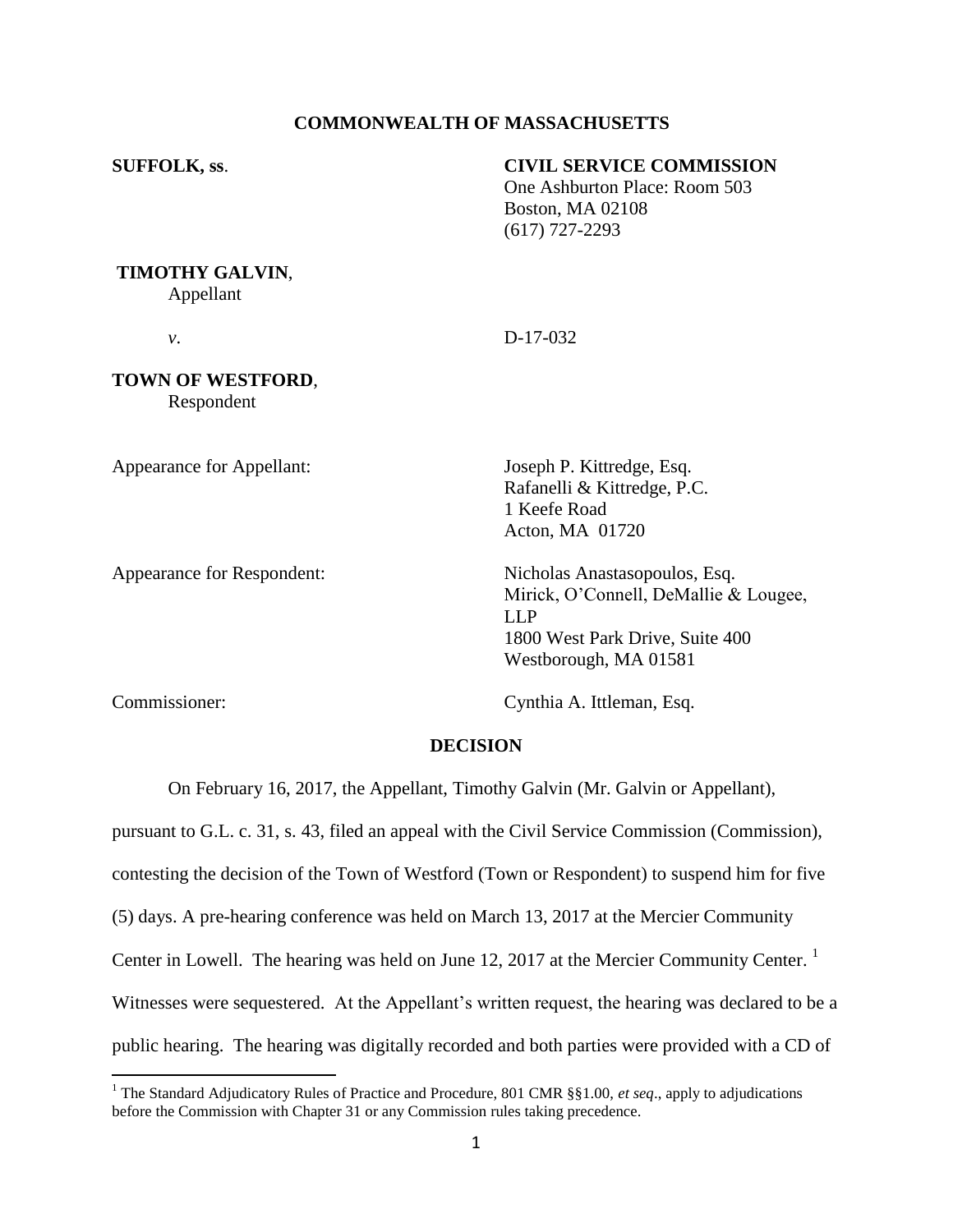the hearing<sup>2</sup>. The parties filed post-hearing briefs on July 28, 2017. For the reasons stated herein, the appeal is denied.

# **FINDINGS OF FACT:**

Eighteen (18) exhibits were entered into evidence.<sup>3</sup> Based on these exhibits, the testimony of the following witnesses:

*Called by the Respondent*:

- Chief Thomas McEnaney
- **Officer M**
- Captain Mark Chambers
- **Officer H**
- Deputy Chief Walter Shea

# *Called by the Appellant*:

**•** Officer Timothy Galvin, Appellant

and taking administrative notice of all matters filed in the case and pertinent statutes, case law,

regulations, rules, policies, testimony that I find credible, and reasonable inferences from the

evidence; a preponderance of evidence establishes the following facts:

- 1. The Appellant has been employed as a police officer in the Town of Westford Police Department (WPD) for six (6) years when he filed this appeal. Prior to his employment at the WPD, the Appellant served in the Marine Corps for six (6) years. (Testimony of Appellant) The Appellant worked the overnight shift and Officer H worked the day shift. (Testimony of Appellant and Officer H)
- 2. All members of the WPD, upon hire, receive all Department Rules and Regulations, as well as WPD Policies and Procedures. All officers are trained and tested on said rules

<sup>&</sup>lt;sup>2</sup> If there is a judicial appeal of this decision, the plaintiff in the judicial appeal would be obligated to supply the court with a transcript of this hearing to the extent that he/she wishes to challenge the decision as unsupported by the substantial evidence, arbitrary and capricious, or an abuse of discretion. In such cases, this CD should be used by the plaintiff in the judicial appeal to transcribe the recording into a written transcript.

 $3$  This includes Respondent's Exhibits (R.Ex.) 1 through 15 and Appellant's Exhibits (A.Ex.) 1 through 3.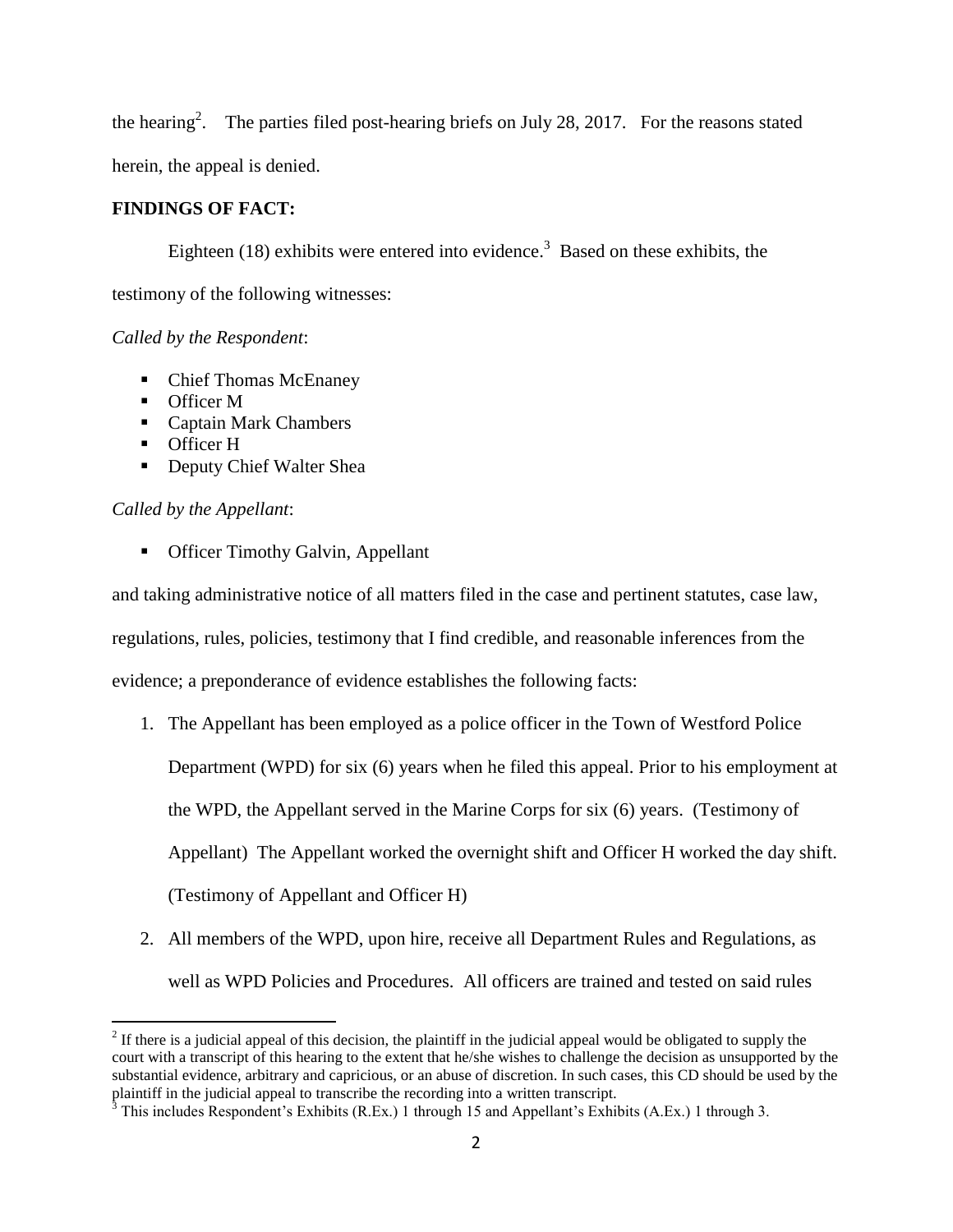and regulations and policies and procedures and they sign an "Acknowledgement and Receipt" form. In addition, as part of the WPD's accreditation process, officers are tested annually on the rules and policies and receive an annual stipend for passing the test. (Testimony of McEnaney; R.Exs. 4,5,6, and 8)

- 3. WPD Officers are taught the use of force and in escalation and de-escalation of the use of force at the academy and at semi-annual in-serve trainings. (Testimony of Chambers)
- 4. In the WPD, vacation days are given based on seniority but personal days supersede seniority for vacation days. When an officer uses a personal day, he is guaranteed the day off regardless of seniority. For example, if two (2) officers want to use a vacation day on the same day, the senior officer will be permitted to do so. However, if the junior officer opted to utilize a personal day rather than a vacation day, he would be guaranteed the day off even though he is not the senior officer. (Testimony of McEnaney)
- 5. Officers are not permitted to use a single vacation day if it will create an overtime shift. However, personal days are allowed to create an overtime shift and, if no one is willing to take the shift, it could result in an officer being ordered in ("order in") to work the shift. (Testimony of Officer M)
- 6. Prior to November 22, 2016, the Appellant told Officer M that he heard that other officers had a problem with Officer H taking Thanksgiving off. (Testimony of Officer M) Also prior to November 22, 2016, Officer M explained to the Appellant that Officer H had made appropriate arrangements with an officer to cover the Thanksgiving shift in order to avoid inconvenience to other officers. (Testimony of Appellant and Officer M) Officer M made such arrangements months in advance of the holiday. (R.Ex. 9) In addition, Officer H told other officers that if voluntary coverage fell through on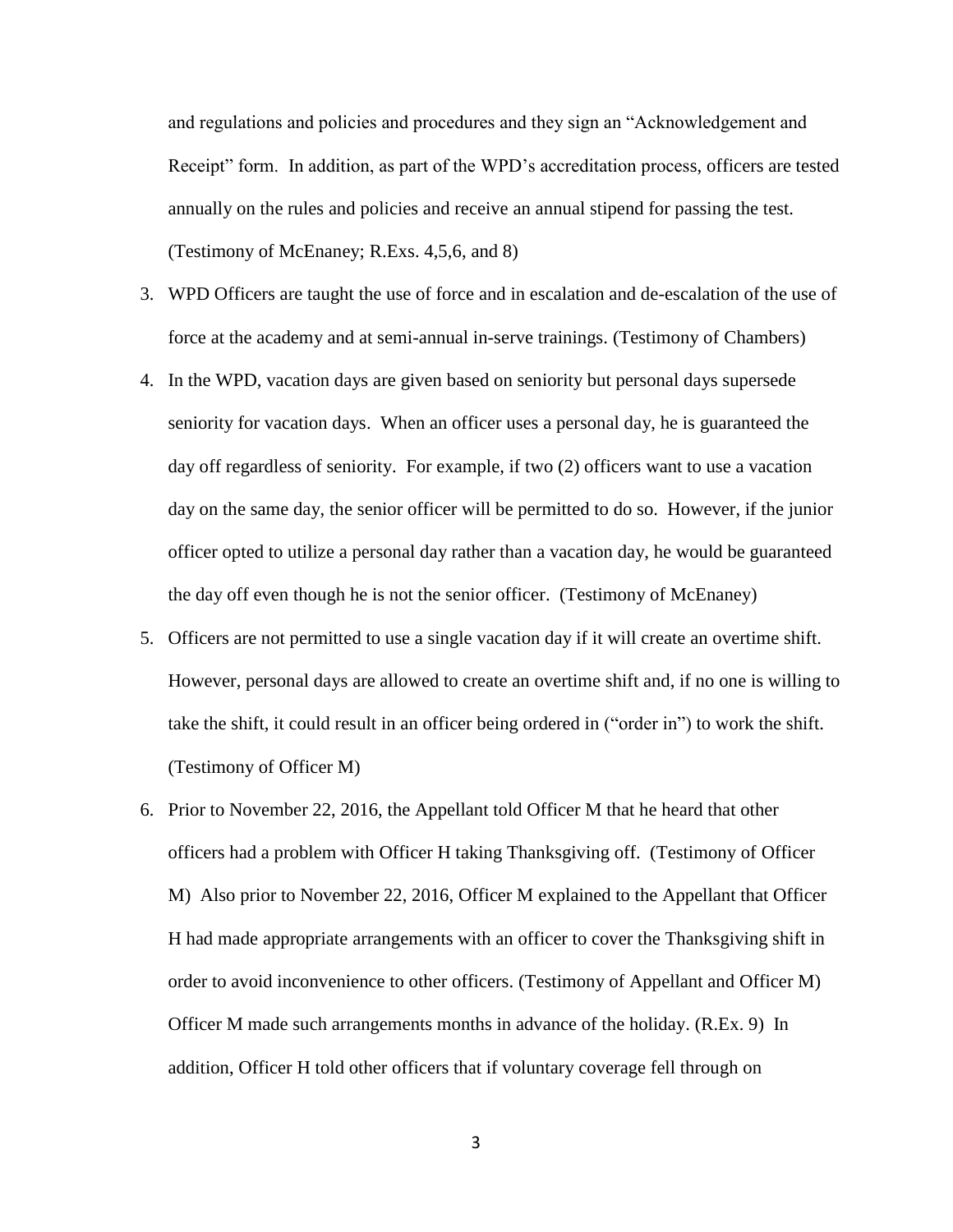Thanksgiving, he would work that day, rather than force another officer to work involuntarily that day. (Testimony of Officer M)

- 7. On Tuesday, November 22, 2016, prior to the start of Officer H's shift, in the locker room, Officer H spoke to Officer M. Officer M told Officer H that the Appellant said that some officers were upset that Officer H was taking a personal day off on Thanksgiving, alleging that he had done it in such a way as to cause an "order in", requiring another officer to be ordered to work that shift. (Testimony of Officer M and Officer H)
- 8. At the end of his conversation with Officer M, Officer H seemed "annoyed" that other officers were upset with his personal day off, especially since he had secured voluntary coverage. (Testimony of Officer M)
- 9. After leaving the locker room, Officer H eventually went out to the WPD parking lot, where he saw the Appellant coming back in to the station since his overnight shift was coming to an end. (Testimony of Officer H; R.Ex. 13)
- 10. While in the parking lot, Officer H asked the Appellant about taking a personal day on Thanksgiving. Officer H wanted the Appellant to understand that he had done everything to make sure that his request was not going to trigger an "order in". In addition, Officer H repeatedly asked the Appellant which officers were upset with his personal day off on Thanksgiving. (Testimony of Officer H; R.Ex.  $15B<sup>4</sup>$ )
- 11. The Appellant would not give Officer H the names of the officers who were upset that Officer H was taking a personal day on Thanksgiving, despite Officer H's repeated

 $\overline{a}$ 

 $4$  R.Ex. 15 is a thumb drive containing video recordings, from two (2) different angles, of the parking lot behind the WPD station. The recordings were apparently made on November 22, 2016. R.Ex. 15A shows a more distant view of the parking lot; Ex. 15B shows a view of the back entrance to the WPD station from the parking lot. There is no audio accompanying the video recordings. R.Ex. 15B very briefly shows Officer H and the Appellant walking into the back of the WPD station.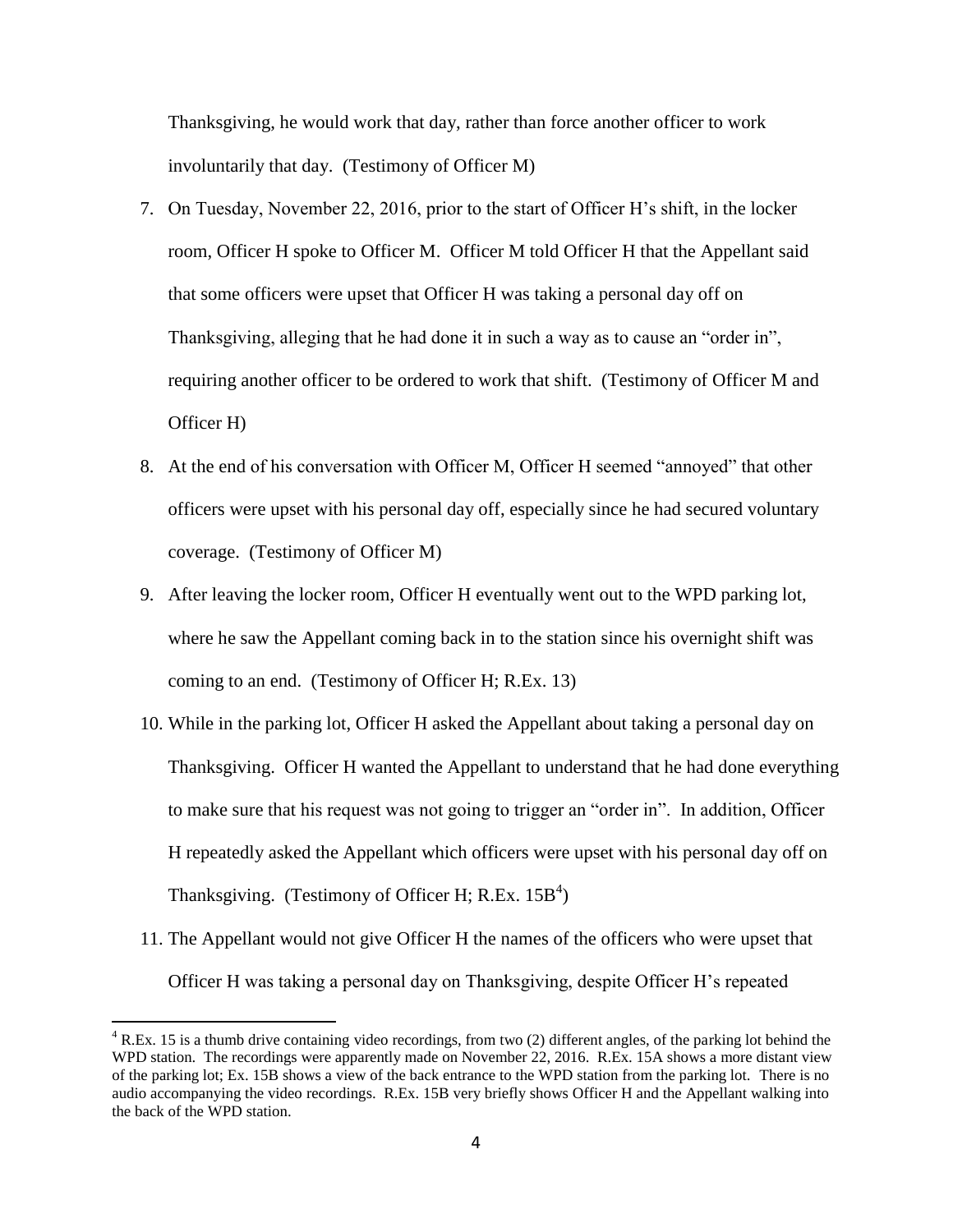questions. The Appellant did not tell Officer H that, based on his conversation with Officer M, he knew that coverage was pre-arranged with a named Detective and an "order in" would not occur on Thanksgiving. (Testimony of Appellant and Officer M; R.Ex. 9)

- 12. As indicated in the video of the parking lot, after a brief exchange between Officer H and the Appellant, Officer H unlocked the station door and held it open for the Appellant to enter. (R.Ex. 15B)
- 13. Once inside the station, the Appellant and Officer H walked a short distance down a hall and both walked into the report writing room, which is diagonally across the hall from the Sergeants' office. (Exs. 10, 11, 12 and 13)
- 14. At approximately 6:50 a.m., Deputy Chief Shea was talking to Sergeant Agraz when he heard Officer H and the Appellant arguing in the report writing room. Although Dep. Chief Shea could not tell exactly what they were arguing about, he observed the two (2) officers come face to face and he could hear the voices getting louder. (Testimony of Shea; R.Ex. 13)
- 15. At that point, Sgt. Gendron entered the Sergeants' room. Sgt. Gendron and Sgt. Agraz could hear the argument between the Appellant and Officer H across the hall in the report writing room. Upon seeing the altercation, Dep. Chief Shea directed both sergeants to enter the report writing room to diffuse the situation. (Testimony of Shea; R.Ex. 13)
- 16. Neither the Appellant nor Officer H called out for assistance from supervisors that were nearby. (Testimony of Shea; R.Ex. 13)
- 17. Dep. Chief Shea observed the Appellant and Officer H make chest contact while Officer H's back was facing the hall. (Testimony of Shea; R.Ex. 13)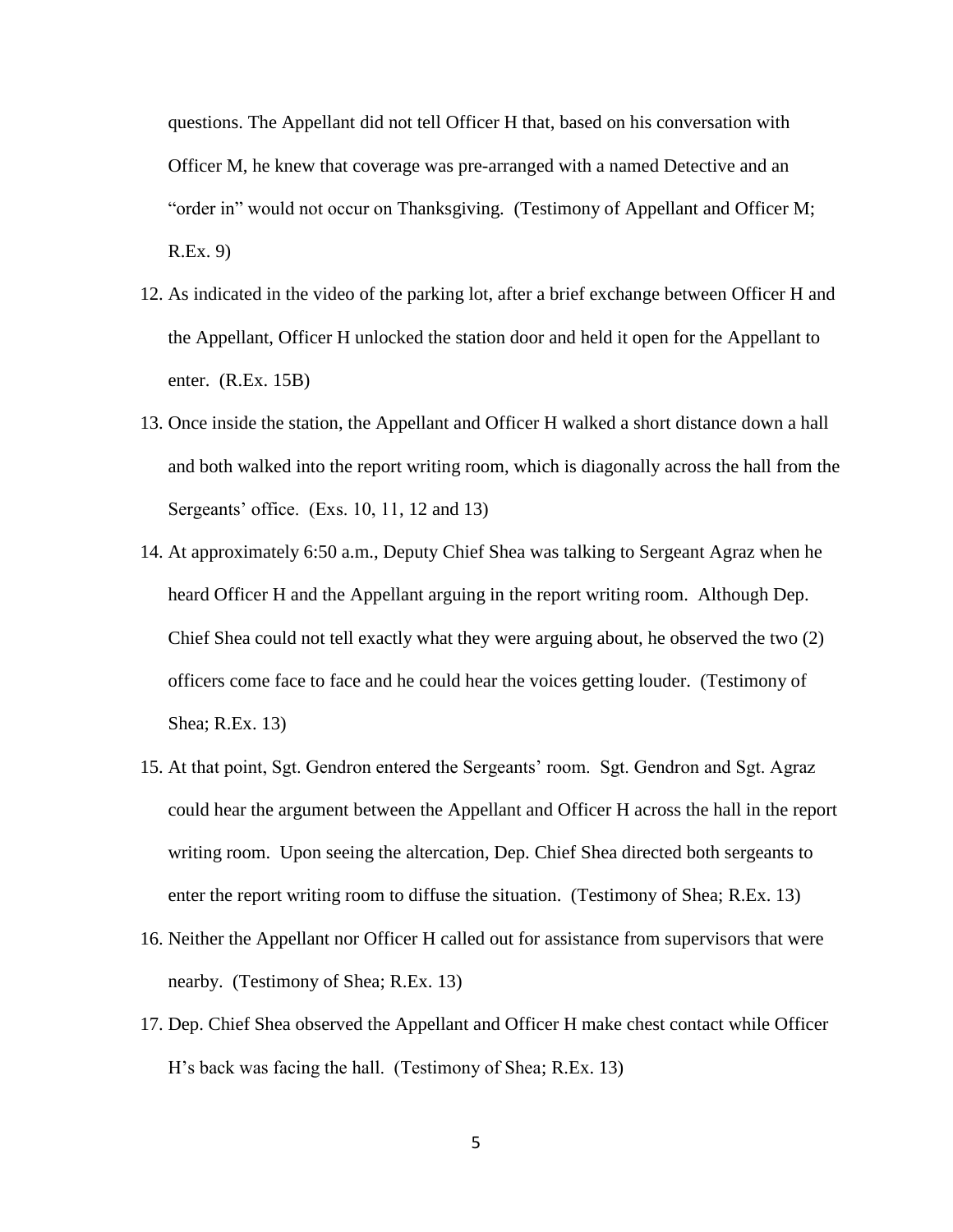- 18. The Appellant and Officer H pushed each other, perhaps to create space between them. Then the two (2) threw punches at each other. (R.Ex. 13)
- 19. Sgts. Gendron and Agraz and Dep. Chief Shea rushed into the report writing room. Once in the room, they observed Officer H and the Appellant in a physical struggle and the Appellant had Officer H bent backwards on a writing table and throwing punches at Officer H. (Testimony of Shea; R.Ex. 13)
- 20. Despite repeated commands by the Dep. Chief and two (2) Sergeants to stop fighting, both the Appellant and Officer H continued their altercation.<sup>5</sup> Eventually, after considerable physical effort by the three (3) superior officers, the Appellant and Officer H were separated. (Testimony of Shea and Officer H; R.Ex. 13)
- 21. Once separated, Dep. Chief Shea saw that the Appellant appeared to be laughing at and taunting Officer H. (R.Ex. 13)
- 22. Both the Appellant and Officer H suffered minor injuries: scratches and redness on their faces. Both declined medical attention. The Appellant, after his shift, went to his parents' house and took photos of his injury. The photos are consistent with the observations of the Dep. Chief and the two  $(2)$  Sergeants.  $(A.Exs. 1 – 3; R.Ex. 13)$
- 23. Shortly thereafter, Dep. Chief Shea informed Chief McEnaney about the altercation. In response to Chief McEnaney's direction, an investigation into the altercation was initiated. Dep. Chief Shea was in charge of such investigations. However, since he was a witness, Capt. Chambers was assigned to conduct the investigation. Capt. Chambers supervises the patrol division and assists with internal and external investigations. In

 $\overline{a}$ 

 $<sup>5</sup>$  The evidence indicates only that the superior officers repeatedly ordered the Appellant and Officer H to stop the</sup> quickly escalated altercation; it does not indicate the specific words the superior officers used in this regard.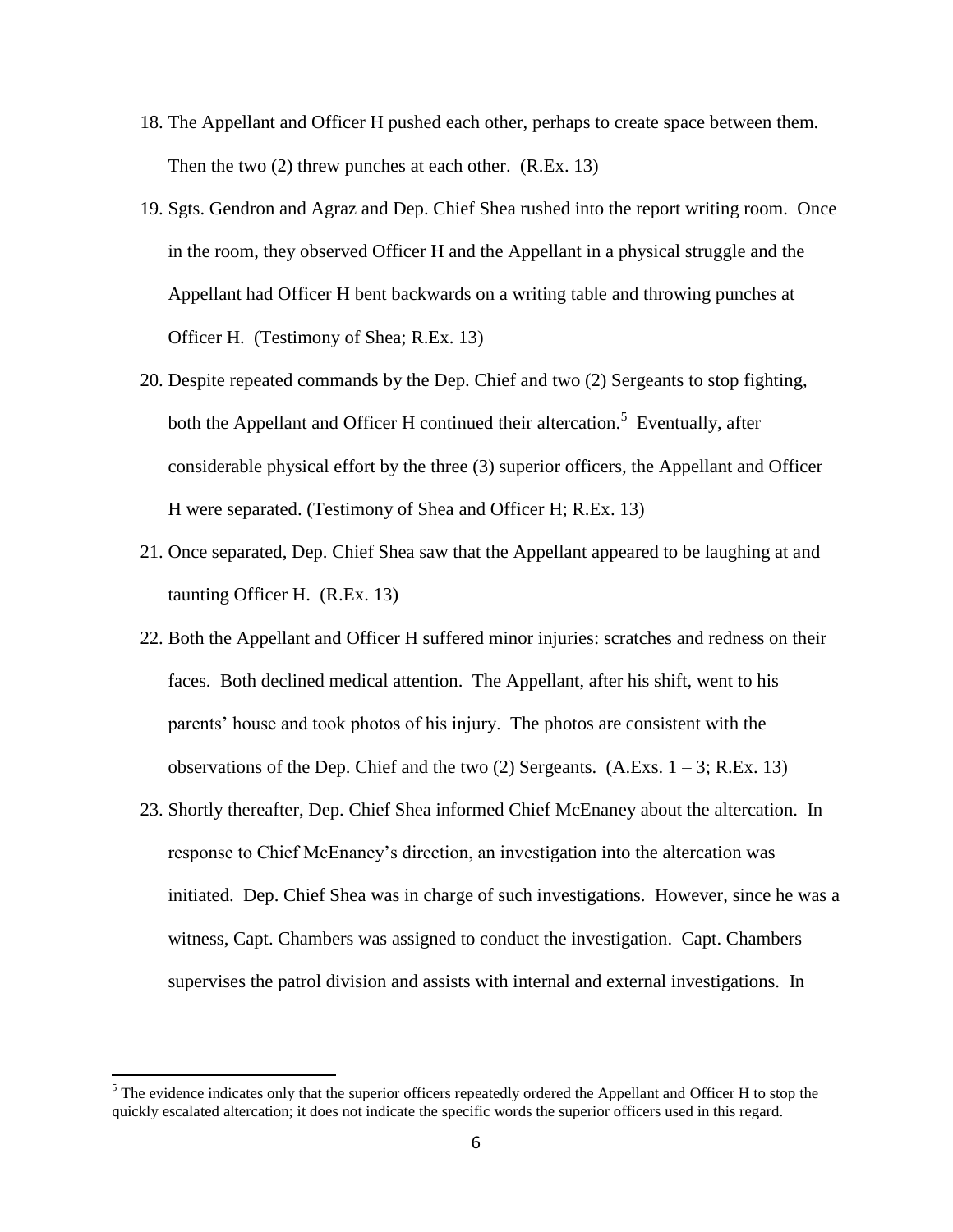addition, Capt. Chambers has been the primary defensive tactics and use of force instructor at WPD for sixteen (16) years. (Testimony of McEnaney and Shea; R.Ex. 13)

- 24. As part of the investigation, Capt. Chambers directed all witnesses and participants in the altercation to draft and submit administrative reports. (R.Ex. 13) In addition, Capt. Chambers reviewed the parking lot video but he did not see anything to suggest an altercation was imminent. (R.Ex. 15B; Testimony of Chambers)
- 25. The reports of the Appellant and Officer H asserted that the other was the aggressor and threw the first punch. No other member of the WPD observed who threw the first punch. Sgt. Agraz's report noted, in part, that, "[e]ven with the three of us attempting to separate [the Appellant and Officer H] they continued to try to get at each other to continue fighting. While attempting to separate the two I injured my ankle. …" (R.Ex. 13) Sgt. Gendron's report states, in part, "... it took a great deal of physical strength from both Sgt Agraz and myself to restrain the Officers …" and that Dep. Chief Shea assisted with the restraining of the officers ...." (Id.) Sgt. Gendron reported that his left thumb was sore after breaking up the altercation.  $(\underline{Id})$  None of the participants and/or witnesses sought medical attention at the time. (Id.)
- 26. Capt. Chambers' report indicates, in part, that,

it was "clear to Sergeant Gendron that both officers were actively engaged in a physical fight" and that it took "a great deal of physical strength from all the supervisors to separate the Officers ..." (R.Ex. 13) prior to writing their administrative reports, the Officers were advised to speak to their union representatives; the Appellant's report asserted that he acted in self-defense; Dep. Chief Shea reported that repeated orders to stop fighting "had little effect"; There is "bad blood" between the Appellant and Officer [H]; Sgt. Agraz reported that the Appellant and Officer [H] had been arguing, their voices escalated and the two were swearing at each other; Officer [H] apologized to Capt. Chambers and informed him that he had been told earlier that morning that the Appellant was complaining that other officers were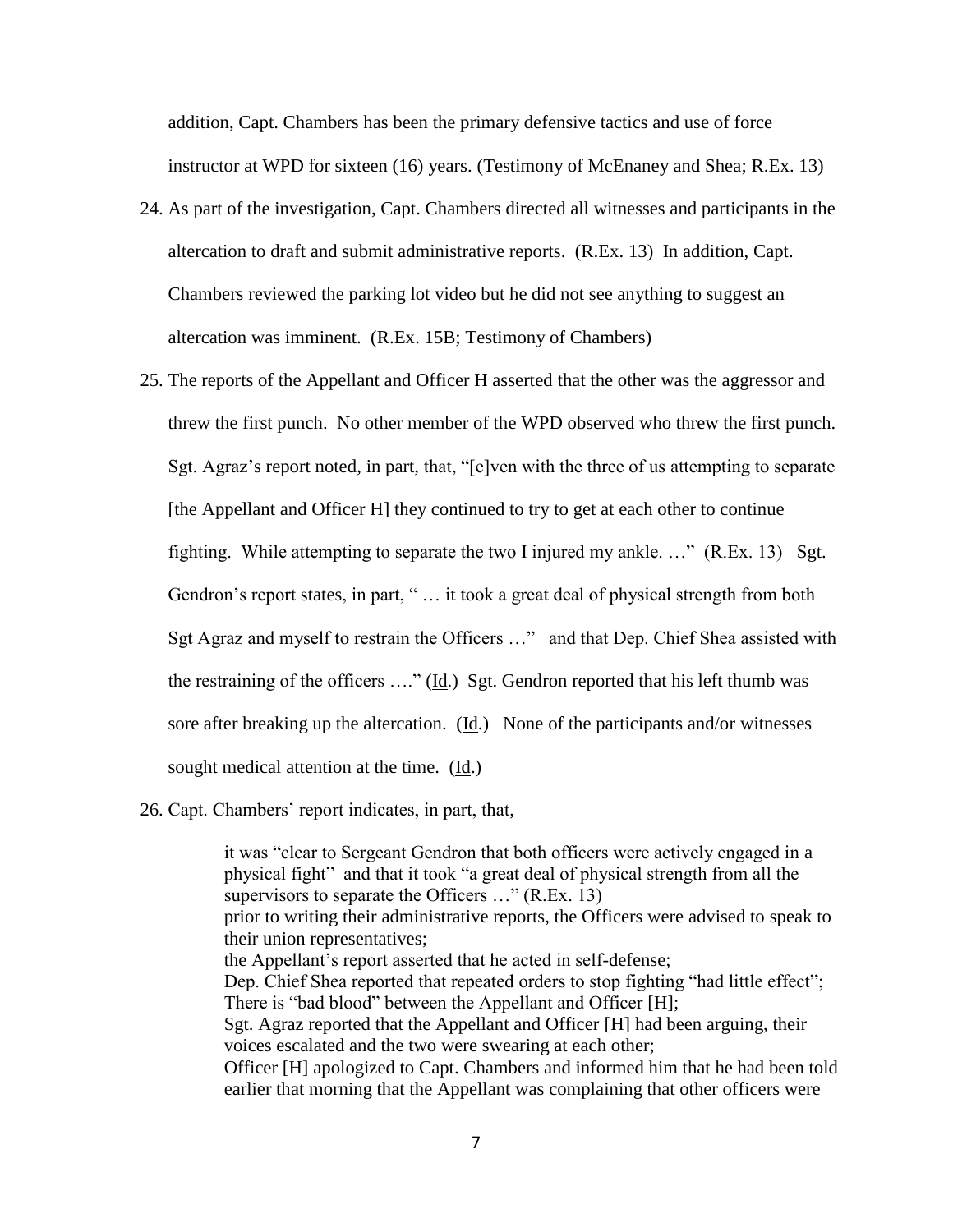"mad" at Officer [H] for taking a personal day on Thanksgiving but that he had made arrangements so there would be no "order in"; and Officer [H] "did not deny throwing a punch, he just does not remember if he actually did". (Id.)

Capt. Chambers' report concludes, in part, that,

"it is undisputed the Officer Galvin and Officer [H] engaged in a physical altercation with each other while armed and in uniform. Several ranking officers ... were witness to the assault and battery and had difficulty in separating the parties. After numerous orders from three Supervisors, the Officers were finally separated …The actions of both [officers] are violations of Rules and Regulations 4.01 Conduct Unbecoming an Officer and 8.0 Orders, as well as [G.L. c. 265, s. 13A Assault and Battery. The conduct of both Officers reflects unfavorably upon themselves and the [WPD]. Furthermore, their conduct may have a potential adverse impact on the morale, integrity, reputation or effectiveness of the [WPD].  $(Id.)^6$ 

- 27. On November 23, 2016, after reviewing Capt. Chambers' report, Chief McEnaney met individually with the Appellant and Officer H and informed them each that they were being suspended for five (5) days. When the Appellant was informed of the suspension, he informed the Chief that he would appeal it. (Id.)
- 28. On November 29, 2016, Chief McEnaney sent a memo to Town Manager Jodi Ross summarizing the events related to the altercation adding, "If this incident happen (sic) out on the street and the officer lost his cool and was ordered to stop by a supervisor and didn't it could have serious consequences for the town." The Chief also summarized the Appellant's lengthy discipline history and added that Officer H "understood the serious (sic) of this incident and chose not to appeal the suspension." (Id.)
- 29. Since 2012, the Appellant has received two (2) "verbal written warnings", eight (8) written warnings and two (2) written reprimands in connection with: the vehicle locating system, mobile data computers, insubordination, maintenance of police vehicles, multiple instances of neglect of duty, repeated instances of incompetence, repeated

 $\overline{a}$ 

 $6$  There is no indication in the record that criminal charges were filed against the Appellant.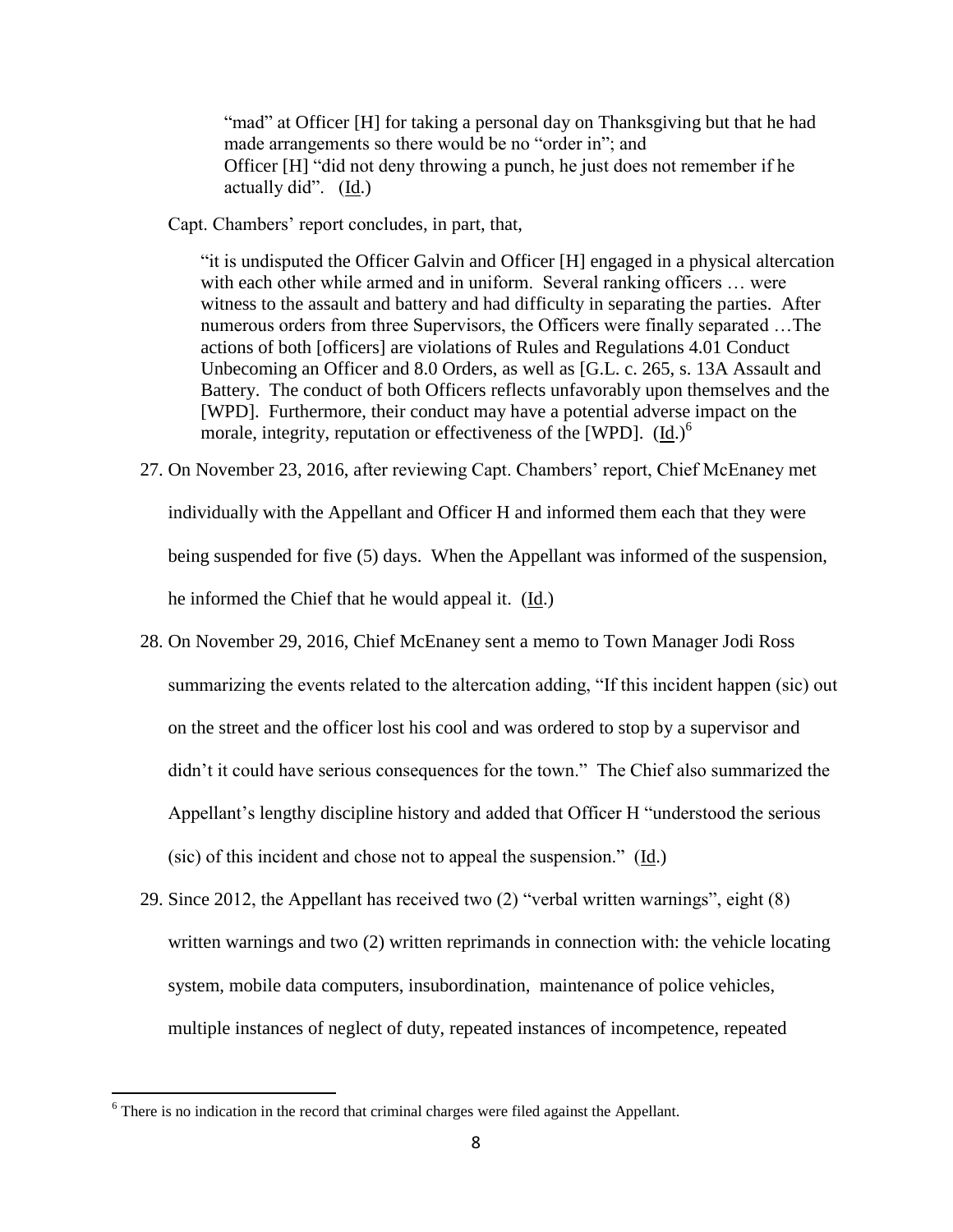instances involving department property, storage of weapons, and multiple instances involving reporting for duty. (R.Ex. 3)

- 30. By a letter dated February 7, 2017, the Respondent informed that Appellant there would be a hearing on February 10, 2017 regarding his suspension, citing information from Capt. Chambers' report. (R.Ex. 1)
- 31. Town Manager Ross conducted the hearing on February 10, 2017. (R.Ex. 2) On February 13, 2017, Town Manager Ross issued her decision to the Appellant affirming the suspension, referencing details of the Appellant's statements at the hearing and other evidence, concluding, in part, "[f]or a physical altercation to happen between two officers in the police station is completely unacceptable and inexcusable. In the police chief's 30 years with the department and my 20+ years of municipal experience in three towns, neither of us had ever experienced this situation. …You did not present any evidence that this altercation was anything but completely avoidable. Officer Galvin, I am disturbed that you seem to feel you have no responsibility in this altercation. Even if you were provoked, you did participate, and you did not stop even though directly ordered to do so by several officers superior to you …" and "this type of behavior will not be tolerated in the future. …" (R.Ex. 2)
- 33. At the Commission's hearing, when asked why he did not simply inform Officer H that he knew the allegations about Officer H were wrong when it was clear that that was Officer H's concern, the Appellant said "hindsight is 20 20" (Testimony of Appellant - Digital Recording of Commission Hearing, at 3 hours, 30 minutes) Further, the

32. On February 16, 2017, the Appellant filed the instant appeal. (Administrative Notice)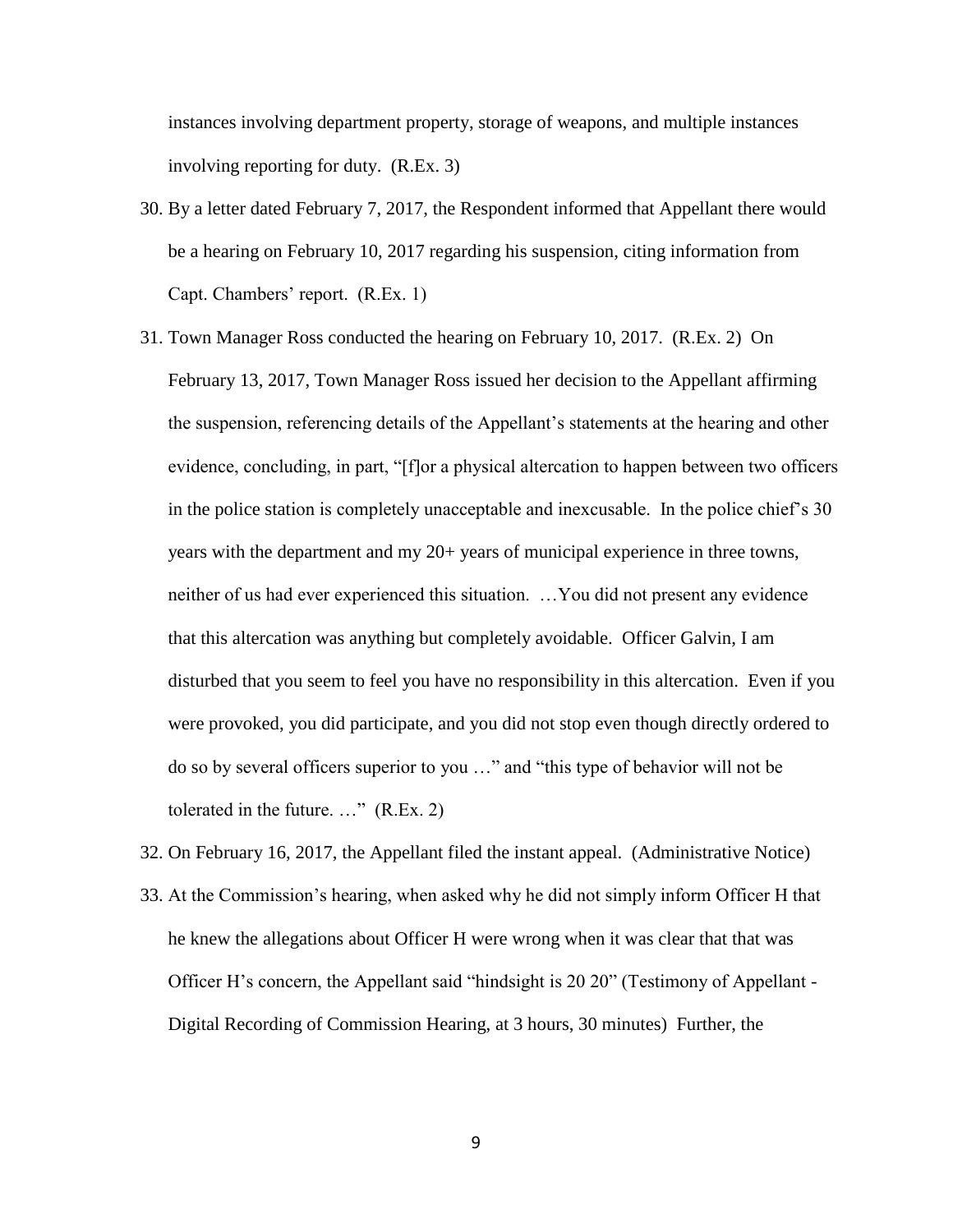Appellant acknowledged that, at a minimum, he did not deescalate the situation as officers are trained to do. (Testimony of Appellant)

- 34. Rule 3.0 in the Introduction, states, in part, "Certainly law enforcement employees, both sworn and non-sworn, must obey the law, exercise their responsibilities within constitutional guidelines, and obey lawful order."(R.Ex. 5)
- 35. Rule 4.02 states, in part, "[e]mployees, both sworn and non-sworn, shall not commit any specific act or acts of immoral, improper, unlawful, disorderly or intemperate conduct whether on or off duty, which reflects, discredit (sic) or reflects unfavorably upon the employee, upon other employees or upon the police department." (R.Ex. 7)
- 36. Rule 8.0 states, in part, "[a]n order is defined as a command or instruction, oral or written, given by one member of the department to another member of lesser rank. It is essential to the proper operation of a police agency that employees promptly obey all lawful orders." (R.Ex. 6)
- 37. Policy 4.02 states, in part, "[t]his directive establishes the structure of the Police Department and provides for the application of certain basic organization principles. It is intended to ensure that each employee understands their role and position within the department, as well as that of all of the other department members, and that the existing chain of command is clearly delineated to all personnel." (R.Ex. 8)

#### *Applicable Law*

The role of the Civil Service Commission is to determine "whether the appointing authority has sustained its burden of proving that there was reasonable justification for the actions taken by the appointing authority." Cambridge v. Civil Serv. Comm'n, 43 Mass.App.Ct. 300, 304 (1997). *See* Watertown v. Arria, 16 Mass.App.Ct. 331 (1983). An action is "justified"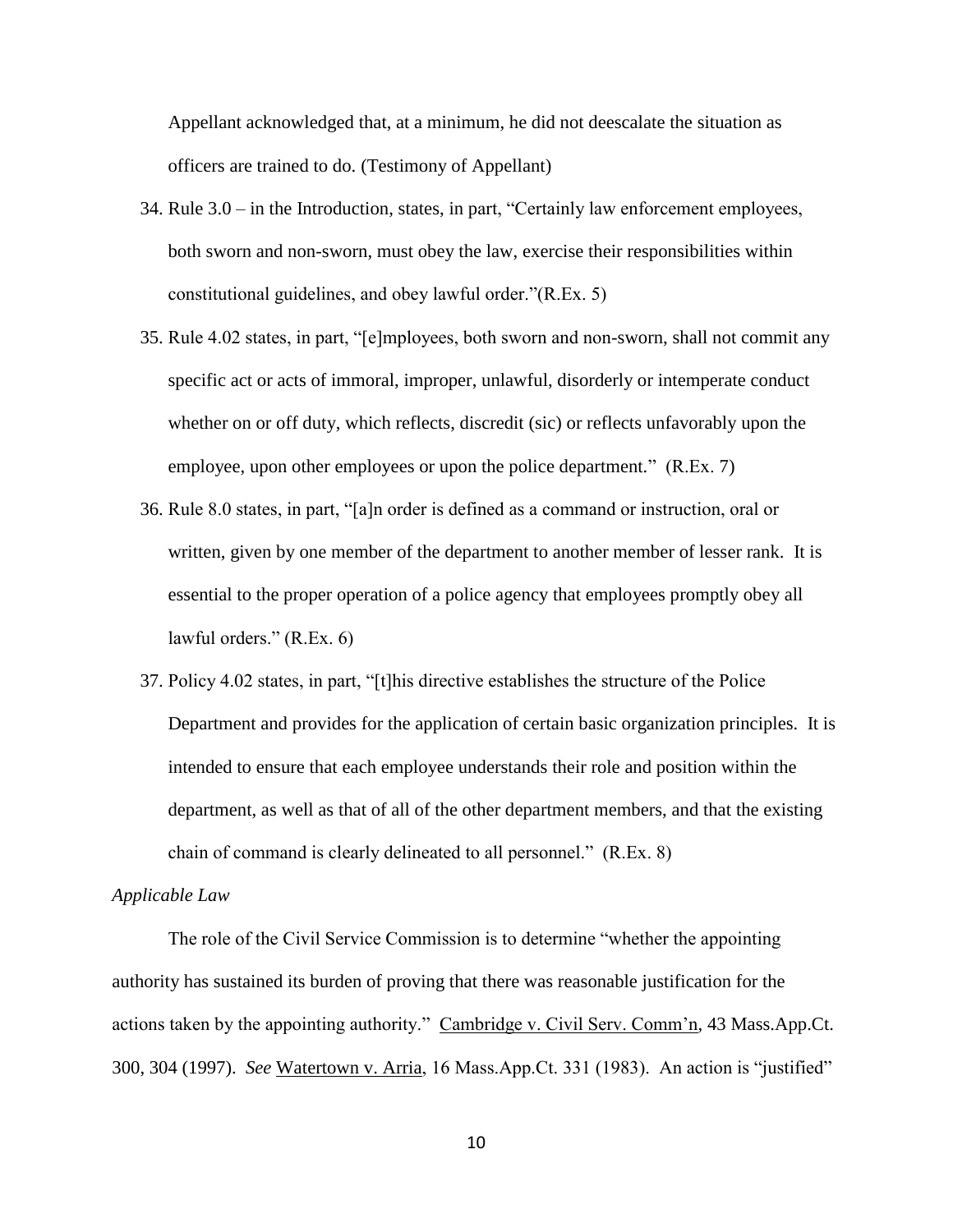when it is done upon adequate reasons sufficiently supported by credible evidence, when weighed by an unprejudiced mind; guided by common sense and by correct rules of law." Commissioners of Civ. Serv. v. Mun. Ct. of the City of Boston, 359 211, 214 (1971). The Commission determines justification for discipline by inquiring, "whether the employee has been guilty of substantial misconduct by impairing the efficiency of public service." Murray v. Second Dist. Ct. of E. Middlesex, 389 Mass. 508, 514 (1983).

The appointing authority's burden of proof is one of a preponderance of the evidence which is satisfied "if it is made to appear more likely or probably in the sense that actual belief in its truth, derived from the evidence, exists in the mind of minds of the tribunal notwithstanding any doubts that may still linger there." Tucker v. Pearlstein, 334 Mass. 33, 35-36 (1956). In reviewing an appeal under G.L. c. 31, if the Commission finds that there was just cause for action taken against an Appellant, the Commission shall affirm the action of the appointing authority. Falmouth v. Civil Serv. Comm'n, 61 Mass.App.Ct. 796, 800 (2004).

The Commission is guided by "the principle of uniformity and the 'equitable treatment of similarly situated individuals' " as well as the "underlying purpose of the civil service system 'to guard against political considerations, favoritism and bias in governmental employment decisions.' " Town of Falmouth v.Civil Service Comm'n*.,* 447 Mass. 814, 823 (2006) and cases cited. It is also a basic tenet of the "merit principle" of civil service law that discipline must be remedial, not punitive, designed to "correct inadequate performance" and "separating employees whose inadequate performance cannot be corrected." G.L. c. 31, s. 1.

Under G.L. c. 31, s. 43, "[t]he commission may also modify any penalty imposed by the appointing authority." Id. "Here the commission does not act without regard to the previous decision of the town, but rather decides whether 'there was reasonable justification for the action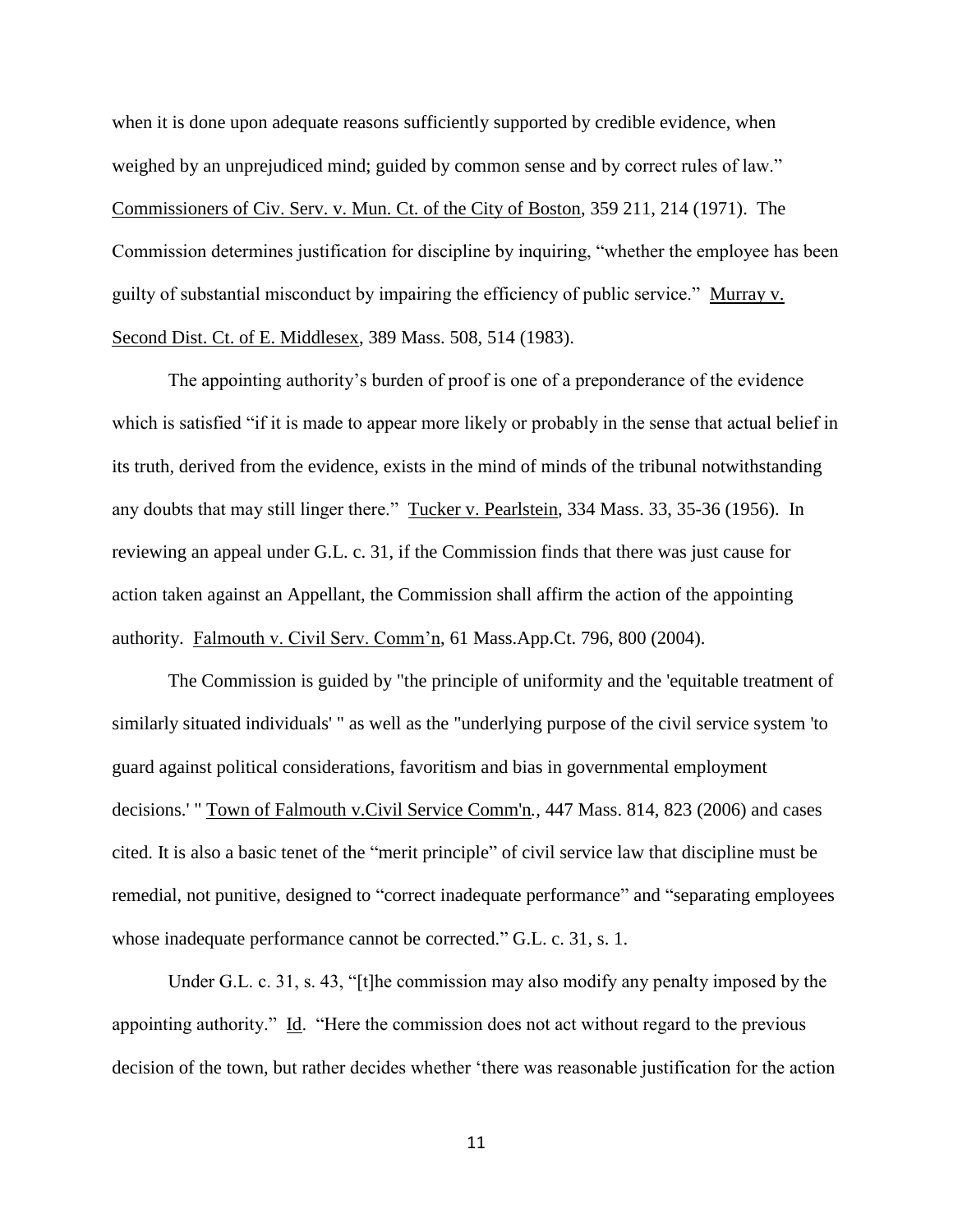taken by the appointing authority in the circumstances found by the commission to have existed when the appointing authority made its decision.'" Town of Falmouth v. Civil Service Commission & another, 447 Mass. 814, 824 (2006)(note and further citation omitted). Further, the Court stated in Town of Falmouth v. Civil Service Comm'n & another that, "[u]nless the commission's findings of fact differ significantly from those reported by the town or interpret the relevant law in a substantially different way, the absence of political considerations, favoritism, or bias would warrant essentially the same penalty. Id. (*citing* Police Comm'r of Boston v. Civil Serv. Comm'n, [39 Mass.App.Ct. 594,](http://masscases.com/cases/app/39/39massappct594.html) 600 (1996)).

The Commission must also take into account the special obligations the law imposes upon police officers, who carry a badge and a gun and all of the authority that accompanies them, and which requires police officers to comport themselves in an exemplary fashion, especially when it comes to exhibiting self-control and to adhere to the law, both on and off duty. Furthermore, "... police officers voluntarily undertake to adhere to a higher standard of conduct. . . . Police officers must comport themselves in accordance with the laws that they are sworn to enforce and behave in a manner that brings honor and respect for rather than public distrust of law enforcement personnel. . . . they implicitly agree that they will not engage in conduct which calls into question their ability and fitness to perform their official responsibilities." Attorney General v. McHatton, 428 Mass. 790, 793-74 (1999) and cases cited. *See also* Falmouth v. Civil Service Comm'n*.,* 61 Mass.App.Ct. 796, 801-802 (2004); Police Commissioner v. Civil Service Comm'n*.,* 39 Mass.App.Ct. 894, 601-602 (1996); McIsaac v. Civil Service Comm'n*.,* 38 Mass.App.Ct. 473, 475-76 (1995); Police Commissioner v. Civil Service Comm'n*.,* 22 Mass.App.Ct. 364, 371, *rev.den*. 398 Mass. 1103 (1986); Spargo v. Civil Service Comm'n*.,* 50 Mass.App.Ct. 1106 (2000*), rev.den*., 433 Mass. 1102 (2001).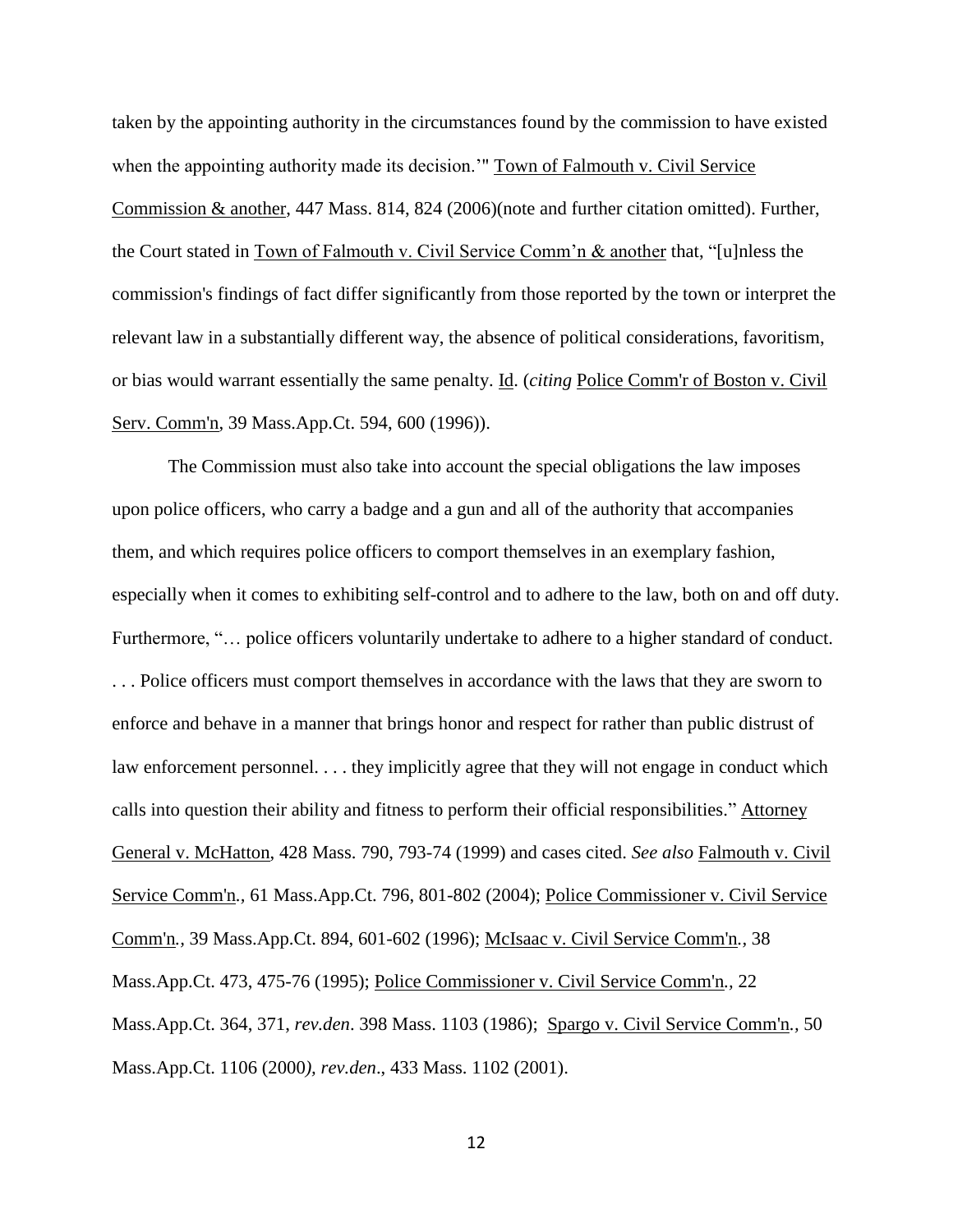#### *Analysis*

The Respondent has established by a preponderance of the evidence that it had just cause to discipline the Appellant. There is no disagreement that the Appellant and Officer H, both uniformed and armed officers, had a physical altercation in the WPD report writing room on November 22, 2016 during the morning shift change, they were ordered to stop the altercation and that it took two (2) Sergeants and the Deputy Police Chief to end it. Although there were no witnesses when the altercation began, the two (2) Sergeants and Deputy Chief were nearby, heard loud voices and entered the report writing room, where they found the Appellant had pinned Officer H to a desktop and they were exchanging blows. After an investigation that included the written reports of all involved, the Appellant and Officer H were each suspended for five (5) days. Officer H did not grieve, nor appeal his suspension whereas the Appellant filed the instant appeal. Regardless of who started the fight, the Appellant's behavior is simply unacceptable. Public knowledge that two (2) of the Town's police officers engaged in a physical fight at work, that they were ordered to stop and did not, and had to be separated by multiple superior officers undermines the public trust on which a police department relies to do its job. The Appellant's conduct was egregious. As such, his conduct clearly violated the cited WPD policies, as well as higher standards to which police officers are held, and it constitutes substantial misconduct by impairing the efficiency of public service.

The Appellant argues that he should not be disciplined because Officer H began and/or instigated the fight in connection with Officer H's holiday time off. Even if Officer H initiated the conflict, the Appellant should have disengaged from the conflict but he did not, as Town Manager Ross' decision after the local hearing noted. Moreover, the Appellant testified at the Commission that Officer M had earlier told him that allegations that Officer H took